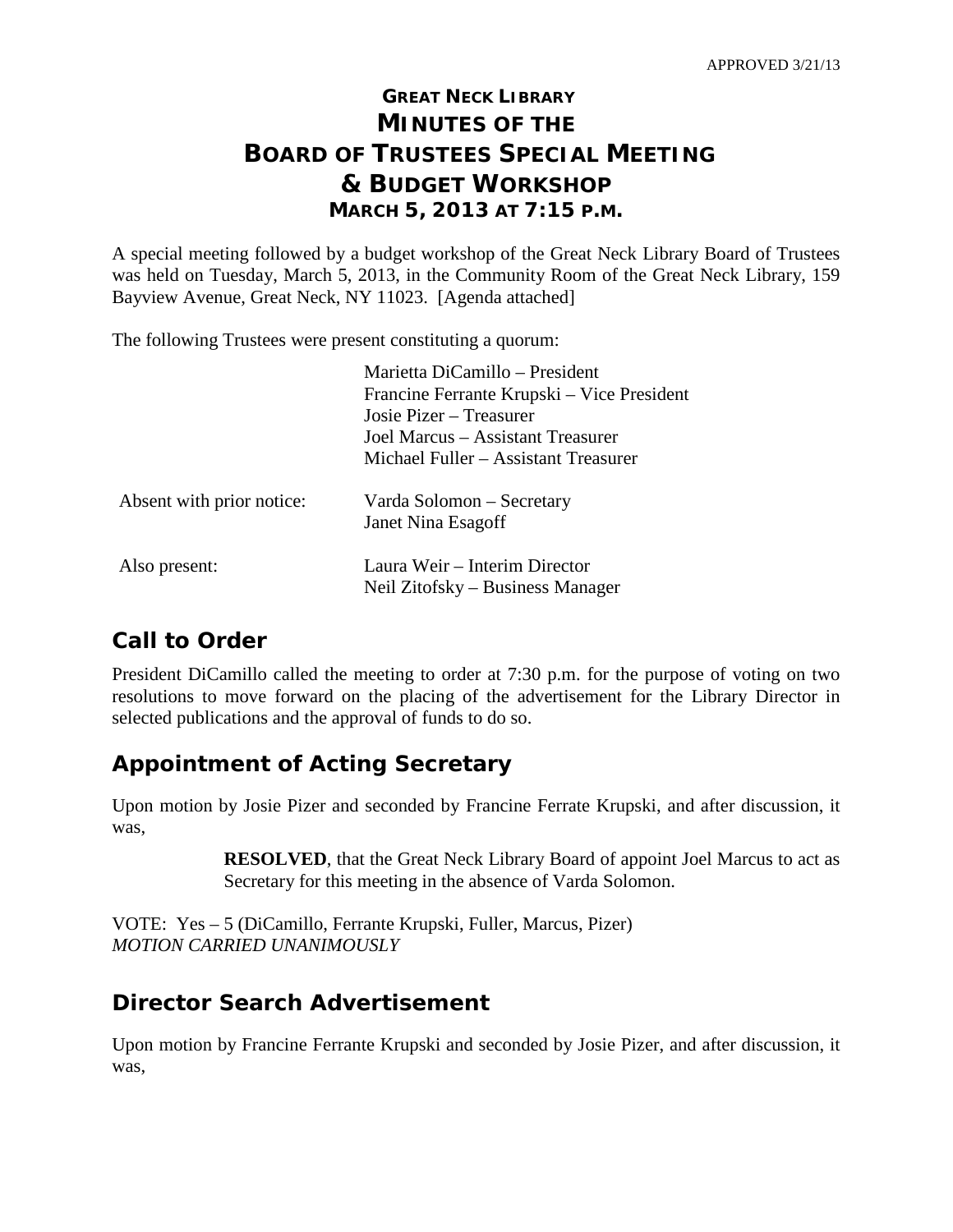**RESOLVED**, that the Great Neck Library Board of Trustees approve the following advertisement to search for a Library Director for the Great Neck Library:

\_\_\_\_\_\_\_\_\_\_\_\_\_\_\_\_\_\_\_\_\_\_\_\_\_\_\_\_\_\_\_\_\_\_\_\_\_\_\_\_\_\_\_\_\_\_\_\_\_\_\_\_\_\_\_\_\_\_\_\_\_\_\_\_\_\_\_\_\_\_\_\_\_\_\_\_\_\_\_\_\_\_\_\_\_\_\_\_\_\_\_\_\_

#### **Library Director**

The Great Neck Library Association seeks a dynamic leader to provide strategic direction and continue to develop the Library's role as the cornerstone of the community's intellectual and cultural life. The Great Neck Library is an association library consisting of a main building and three branch facilities serving a population of 40,000 with an annual circulation of 800,000, a staff of 150 and an annual budget of \$8+ million. Essential attributes and skills include: excellent communications skills with strong management background, successful leadership in managing the budget, staff and personnel issues; labor relations and highly developed community outreach.

Qualifications: MLS or MLIS degree from an accredited graduate library school; eight years administrative experience, five of them as Library Director, Assistant Director, or similar level, as well as experience in working closely with a Board of Trustees.

Salary: Competitive with full benefits package.

Please submit cover letter and resume electronically by April 15, 2013, to: Francine Ferrante Krupski, Chairperson, Director Search Committee

[directorsearch@greatnecklibrary.org](mailto:directorsearch@greatnecklibrary.org)

President DiCamillo thanked the Director Search Committee, under the chairmanship of Trustee Ferrante Krupski, for the wonderful work done in getting this information together at such a short notice.

*Public Comment: Karen Rubin*

VOTE: Yes – 5 (DiCamillo, Ferrante Krupski, Fuller, Marcus, Pizer) *MOTION CARRIED UNANIMOUSLY*

### **Director Search Advertisement Placement & Funds**

Upon motion by Josie Pizer and seconded by Mike Fuller, and after discussion, it was,

**RESOLVED**, that the Great Neck Library Board of Trustees authorize the placement of the Director Search advertisement, as approved in the preceding resolution, in the following publications: ALA Joblist, LinkedIn, Metro New York, New York Times Online, as well as free listings in the New York Library Association JOBline and Nassau and Suffolk Listserv at a total cost not to exceed \$1,000 for all sites listed. Such funds to be taken from the Recruitment  $\&$ Training budget line.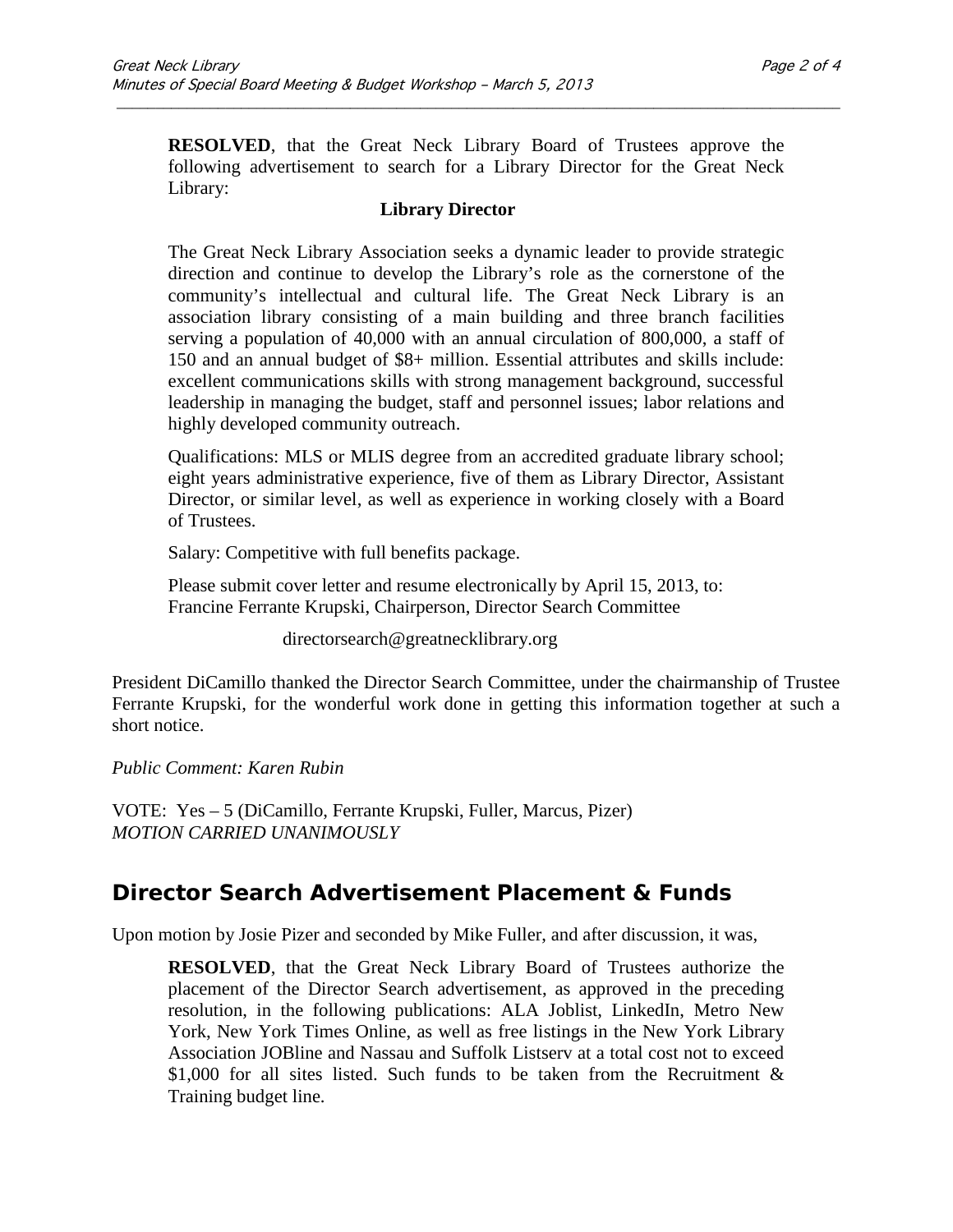*Public Comment: Karen Rubin, Ralene Adler*

VOTE: Yes – 5 (DiCamillo, Ferrante Krupski, Fuller, Marcus, Pizer) *MOTION CARRIED UNANIMOUSLY*

### **BUDGET DISCUSSION**

President DiCamillo turned this portion of the meeting over to Trustee Pizer, Chair of the Finance Committee. Trustee Pizer stated that a zero base budgeting was used to rationalize every item for expenditure in the budget. She thanked Mr. Zitofsky for being flexible and diligent. She then asked him to review the draft budget for the fiscal year July 2013 to June 2014.

\_\_\_\_\_\_\_\_\_\_\_\_\_\_\_\_\_\_\_\_\_\_\_\_\_\_\_\_\_\_\_\_\_\_\_\_\_\_\_\_\_\_\_\_\_\_\_\_\_\_\_\_\_\_\_\_\_\_\_\_\_\_\_\_\_\_\_\_\_\_\_\_\_\_\_\_\_\_\_\_\_\_\_\_\_\_\_\_\_\_\_\_\_

Starting with income, Mr. Zitofsky explained that he held the tax revenue under the 2% tax cap. He then trimmed all the operating revenues to achieve a realistic and conservative draft budget of \$8,400,000, a 1.97% increase.

The operating revenue lines – fines, interest on savings, vending equipment commission, expense recovery, lost books, book sales, and local library service aid, etc., were trimmed for a more realistic picture resulting in a 20% decrease down from the current year.

This draft budget shows a deficit of \$48,300 which means we have to find out where we are going to cut.

Personnel Salaries – Last May each Department Head was told to cut hours in their departments resulting in \$39,000 savings in Personnel Services. Despite these salary cuts, pension costs continue to rise resulting in \$85,800 increase in Employee Benefits. This draft budget shows an overall increase of \$46,500 for total personnel services.

The Business Manager highlighted selected lines that are best candidates to look for savings.

The floor was then opened up for questions from the Trustees and following that from the audience.

Trustee Pizer then summarized the following areas of the draft budget that need to be looked into when preparing the second draft to see some savings:

- i. Book Sale Author Events There is a \$5,000 budget on this line. If the unsold books were returned to the bookstore, then the dollar amount should be zero.
- ii. Employee Health Insurance Costs There are 46 current employees with health benefits. There is a provision in the draft budget to combine one existing part-time position with one part-time vacancy into a full-time position to make 47 full-timers. There would not be additional health costs for this position since one of the fulltime employees switched to parttime so the health benefits would go towards this new full-time position. If this new fulltime position was not created, then there would be savings.